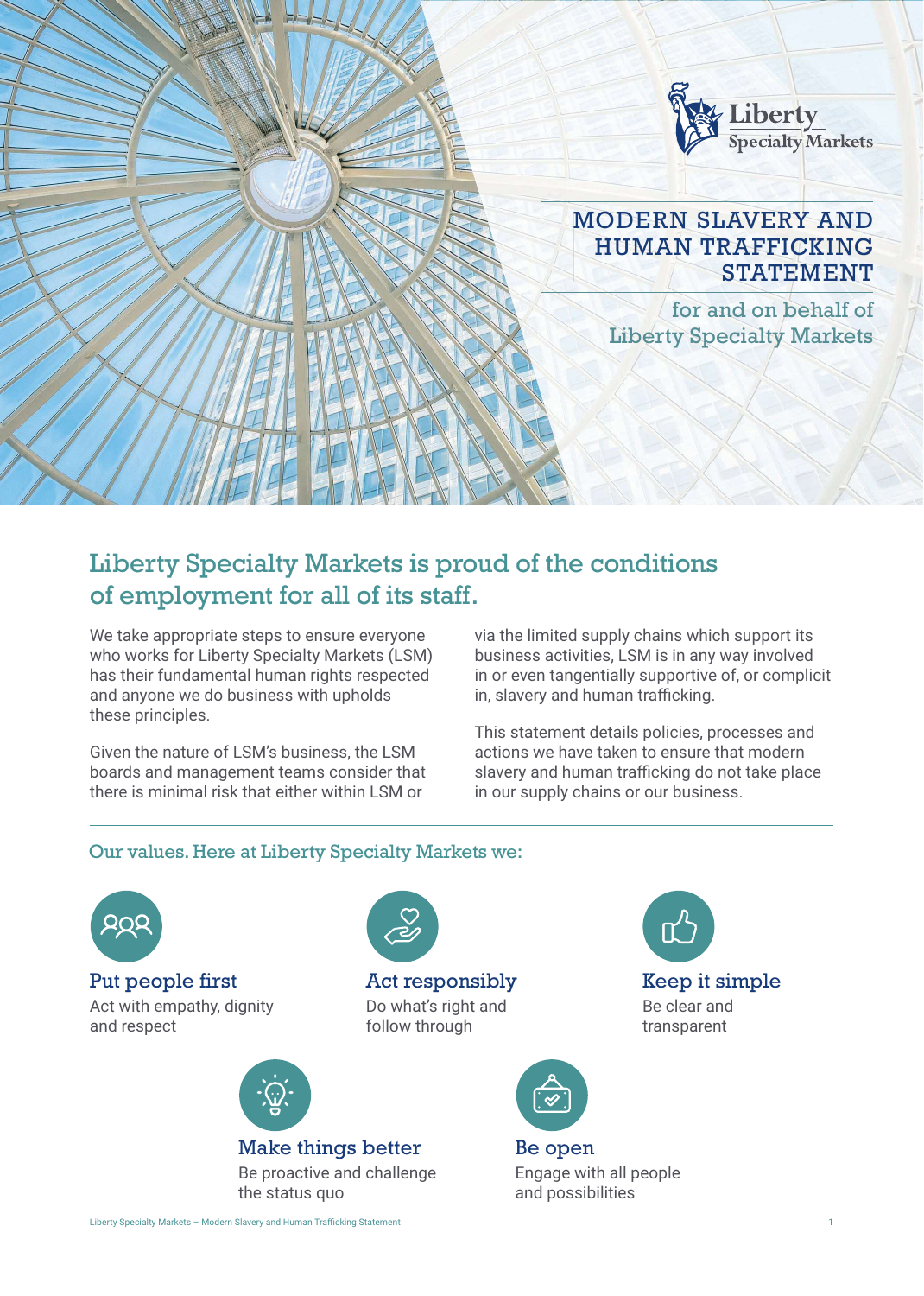## Liberty Specialty Markets – Our Culture

#### – Liberty Specialty Markets Principles of Responsible Business

LSM is part of Liberty Mutual Insurance Group, which exists to help people embrace today and confidently pursue tomorrow.

Our Vision for LSM is to act as a responsible business and a high performing financial services company. To this end we have committed to various principles of responsible business.

#### – Liberty Specialty Markets Supplier Code of Conduct

We conduct business in an honest and ethical manner with integrity and accountability in all the countries we operate in.

We require our suppliers to comply with our Supplier Code of Conduct, which reinforces our Values and our expectations of our suppliers. The Code covers topics including business integrity and compliance, human rights, diversity and inclusion, environmental practices, health and safety, data management and privacy, and conflicts of interest.

#### – Responsible Business Policy

LSM is committed to ensuring that Responsible Business considerations are at the heart of our decision-making processes. We recognise that Responsible Business encompasses many business areas of LSM, as well as its interactions with our external stakeholders.

# $cc$

LSM is committed to ensuring that Responsible Business considerations are at the heart of our decision-making processes."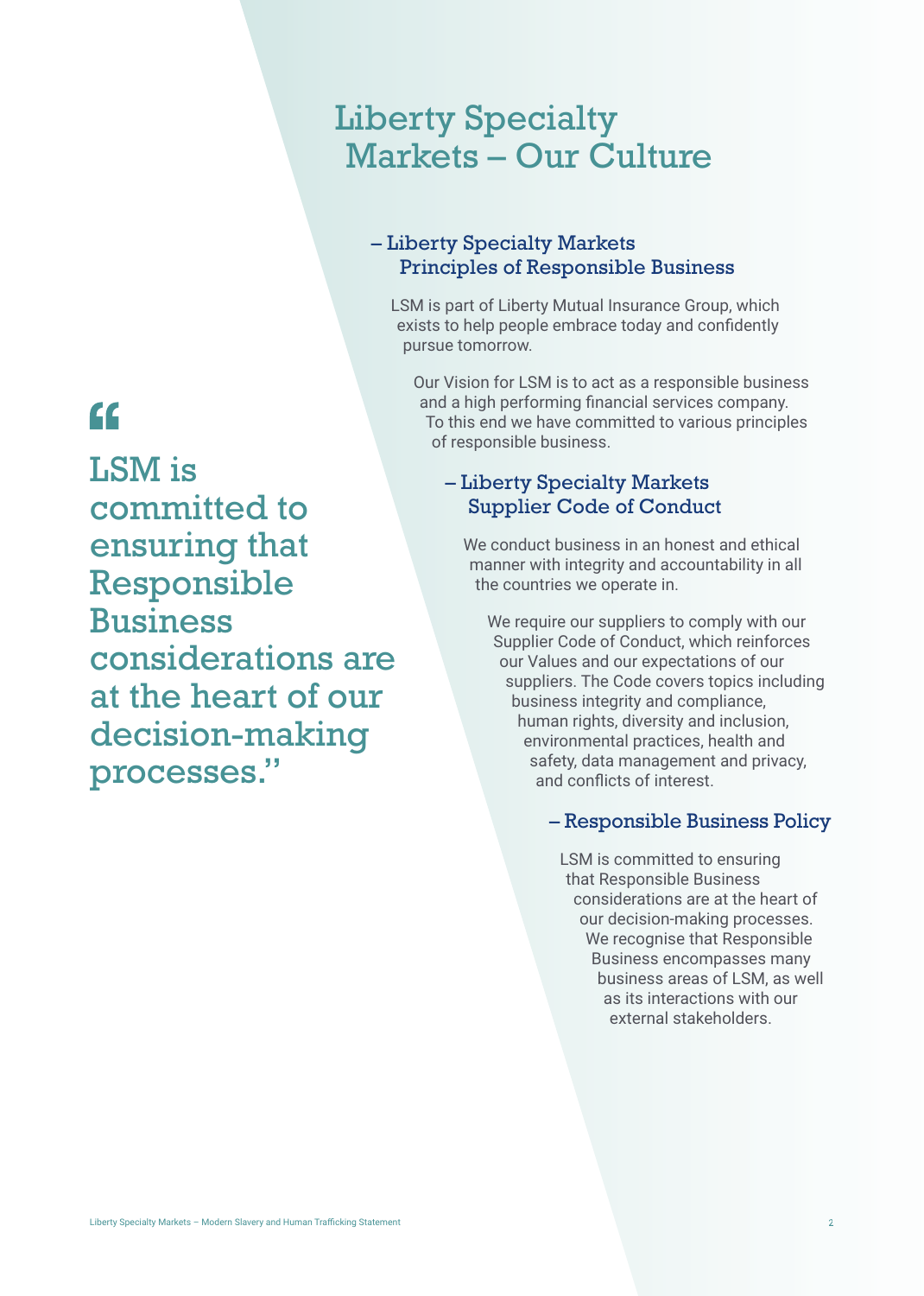#### – Liberty Specialty Markets Modern Slavery and Human Trafficking Statement

LSM is committed to ensuring that human trafficking and modern slavery do not exist in the supply chains in any part of LSM's business. LSM has and will continue to maintain a zero tolerance policy in respect of modern slavery and human trafficking.

### – Anti-Bribery & Corruption Policy

LSM is committed to the highest standards of third-party bribery and corruption prevention. This is reflected in our diligence procedures which have been enacted to ensure that LSM conducts business in a fair, honest and open manner, and in compliance with all local and international anti-bribery and corruption laws.

### – Whistleblowing Policy

Any LSM employee or related third party may escalate issues at any time via the Whistleblowing procedure as defined in the Whistleblowing Policy. Individuals who raise concerns in good faith or who assist, cooperate or testify in such an investigation or legal proceeding are protected from retaliation.

### – Diversity, Equity & Inclusion

In LSM our Inclusion Matters framework supports our commitment to strengthen our diverse workforce and grow our inclusive environment. We believe that recognising, appreciating and applying the unique perspectives of each person is the cornerstone of a high-performing company. Inclusion is at the heart of how we do business and live our values each day.

We continue to invest in activities to create a strong sense of belonging across one global LSM.

3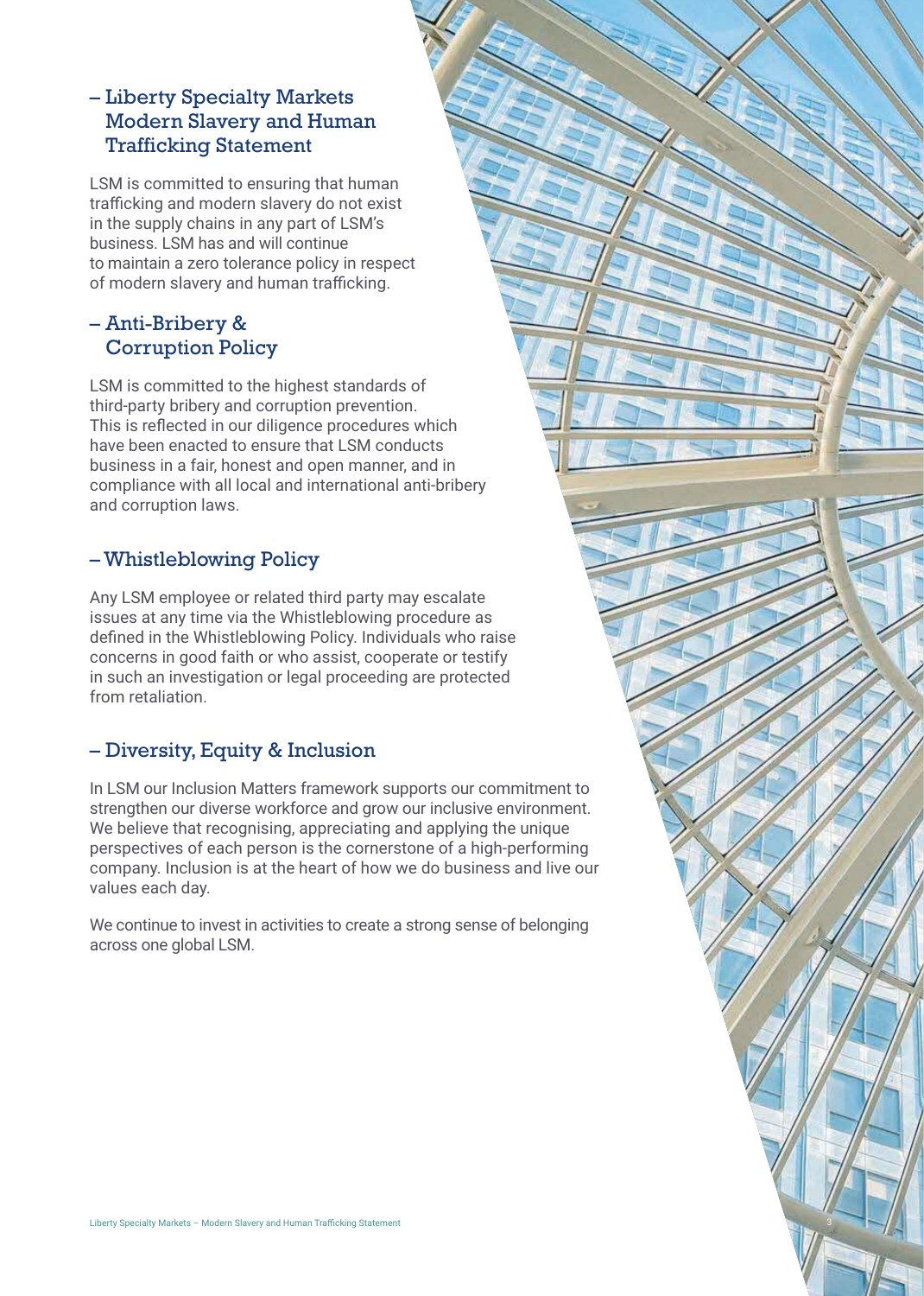## Modern Slavery – Our Supply Chain

#### – Due diligence processes and risk assessment method

LSM understands the importance of introducing effective steps to ensure human trafficking and modern slavery are not tolerated at any level of business.

LSM will use rigorous due diligence processes to help identify potential suppliers, TPAs and supply chains who hold values similar to those of LSM, insisting on zero tolerance for modern slavery and human trafficking.

Risk analysis and identification is of paramount importance to LSM. The following steps and procedures are designed to identify and assess areas of risk and ensure that all areas of LSM's business comply with LSM's philosophy:

- Any material and high-risk supply chains, TPAs and contractors are asked to confirm compliance to ensure that they do not assist, contribute or actively participate in modern slavery and human trafficking. LSM has recently approached many suppliers and contractors identified in key risk areas to remind them of LSM's requirements in this area.
	- LSM reserves a right to audit any material or high-risk supplier, contractor or TPA.

# $\epsilon$

LSM will use rigorous due diligence processes to help identify potential suppliers, TPAs and supply chains who hold values similar to those of LSM, insisting on zero tolerance for modern slavery and human trafficking."